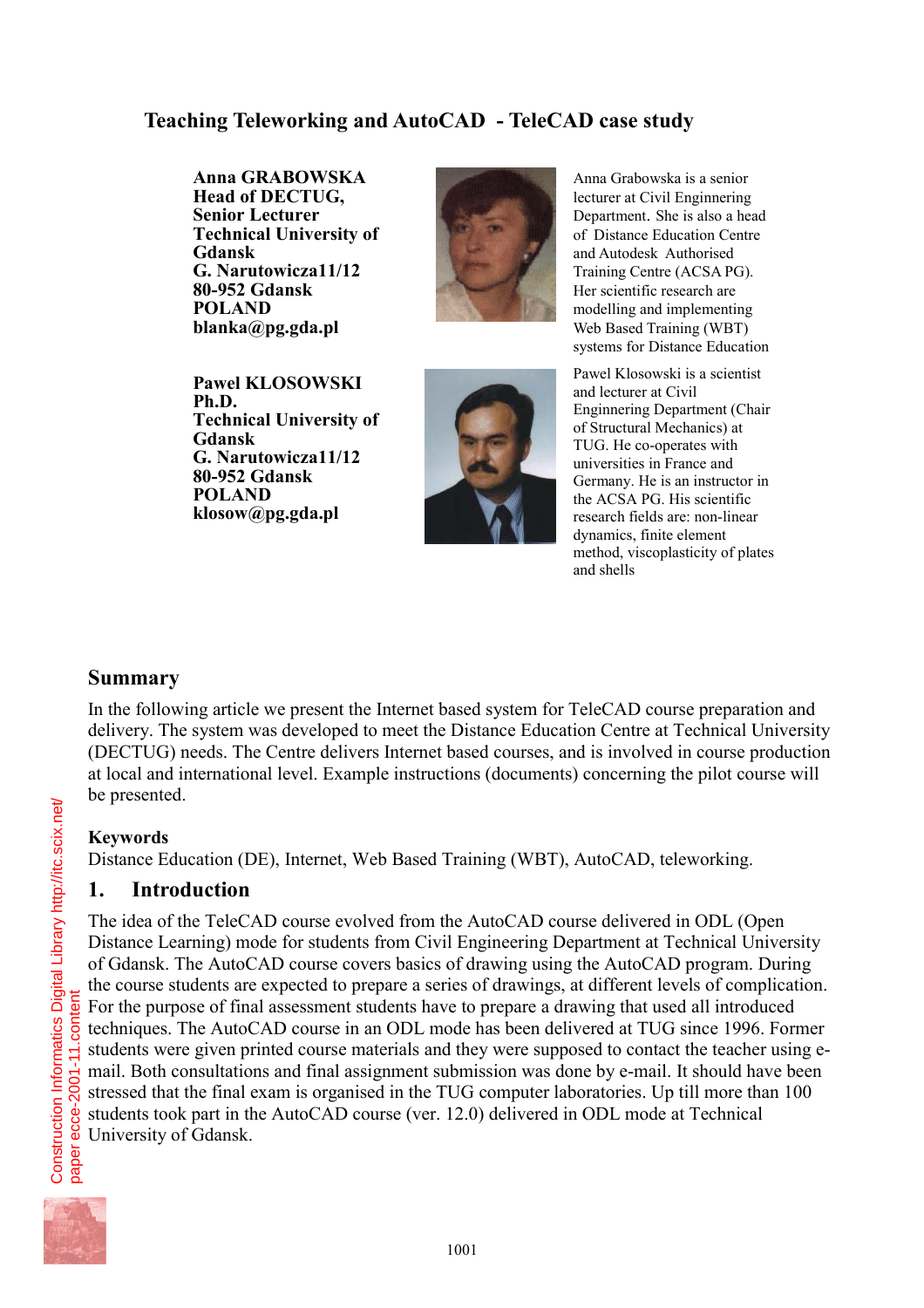TeleCAD (Teleworkers Training for CAD Systems' Users) is a course of AutoCAD (ver. 14.0 or 2000) and teleworking basics. The course is co-financed by European Union Leonardo da Vinci Programme. It has been developing in co-operation with four foreign institutions from Greece, Finland, Italy and one Polish company Young Digital Poland S.A. since December 1998. The TeleCAD course consists of 9 modules covering basics of drawing in AutoCAD. Each module includes a set of tasks that should be performed by students, with description of appropriate solution. The course materials are prepared as HTML pages to be acquired by the WWW or from the CD-ROM. Polish version of the materials is also available in a printed form. The final assignment of the AutoCAD part is a drawing prepared by a student and sent by mail to the tutor. The TeleCAD course incorporates a module about basics of teleworking in which current technology and methodology of teleworking is presented. Successful students are distinguished by Autodesk Certificate of Completion.

# **2. The prototype system background, requirements and functionality**

While the method of TeleCAD course delivery was discussed several WBT platforms were considered to be used. DECTUG was involved in DE Phare projects with different platforms e.g. WebCT, Learning Space, First Class. They differ in offered capabilities and price. Most of them are oriented towards course materials delivery. They provide user authentication, customisable start pages, user homepages preparation tools etc. For example First Class focuses only on student-tutor communication. Some of the platforms offer tools for organising chat rooms or computer conferences. The main drawback of available packages is lack of good monitoring system. What is also very important, there is very little support for manager of the distance teaching institution. In most platforms there is no support for the course evaluation or tutors' reports. All communication between the tutor and course manager must be performed outside the system.

The proposed system should organise the co-operation between course developers. This includes communication, file sharing and project management tools. The system also plays a role of the course delivery platform. It provides students management, support for tutors, communication environment and assessment tools. It should have been stressed that the course manager, who is usually responsible for many virtual classes, should have information about students' and tutors' activities. He (she) should know if a tutor's activities are relevant to students' needs. This includes answering students' questions fast and in satisfying degree, preparing FAQs (Frequently Asked Questions), preparing and marking Tutor Marked Assignments (TMA's) etc.

Students' progress is a very important issue in distance education. There are a few ways to monitor it with a web based environment. Students perform self-assessment tests and TMAs that give insight to their progress. System may monitor students' activity on discussion lists, access to course material web pages, FAQ lists etc. The last but not least is students' own opinion about their own progress reported by questionnaires.

It is not certain that all above techniques give satisfying information about students' and tutors' performance. However, they give some indication when somebody may have problems. In such situation the manager has opportunity to investigate the issue personally. Without any monitoring support, the manager is incapable of assisting many people simultaneously.

The proposed system consists of a set of loosely interconnected modules. Depending on actual needs it may be chosen which modules should be used in given case. Some modules perform functions that are already present in many existing products or network solutions. They are reimplemented in the system to ensure coherence with other modules.

The system is divided into several independent parts:

- course delivery subsystem,
- course management and monitoring subsystem,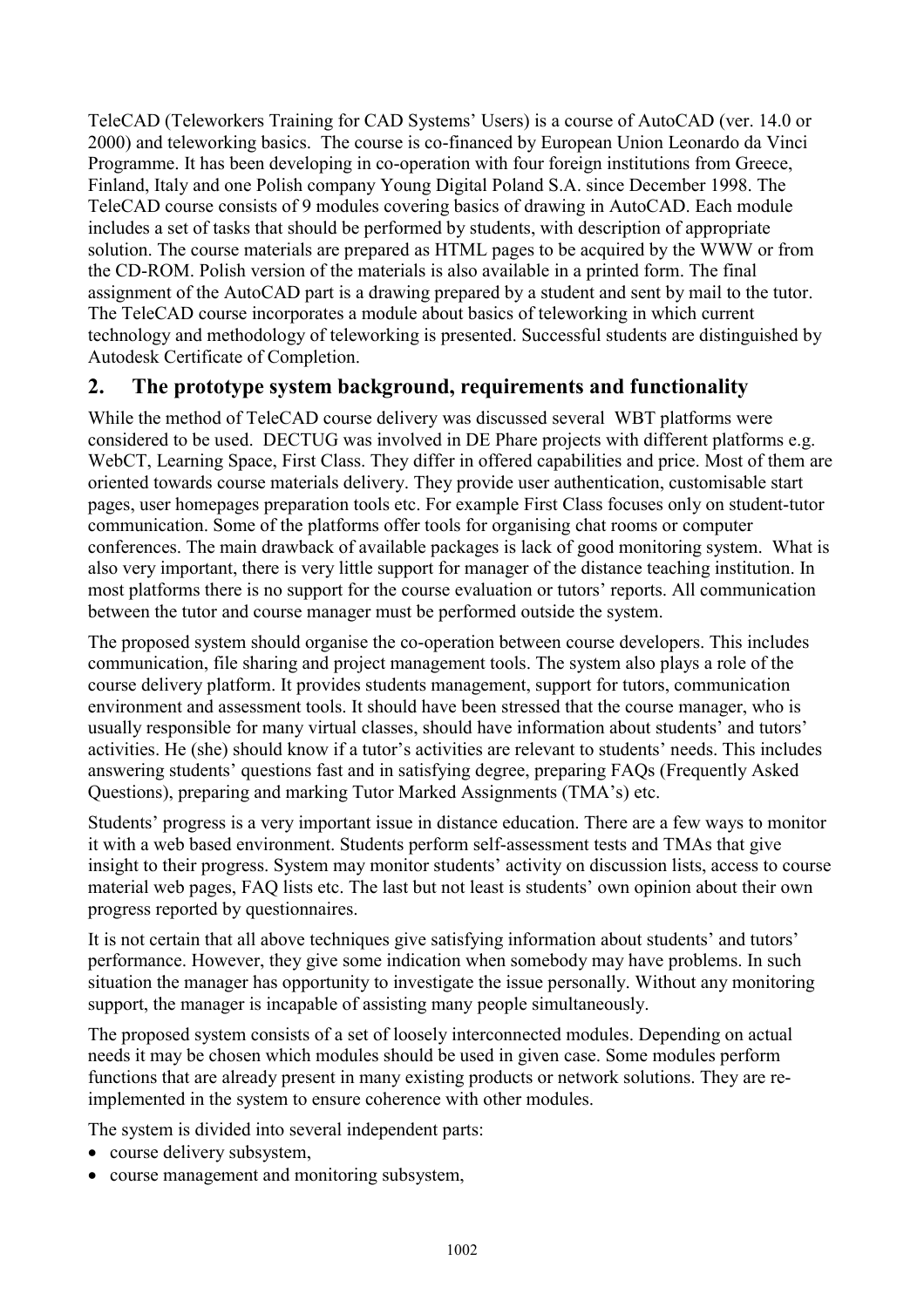- course material preparation subsystem,
- personal information database subsystem.

The subsystems share the tools, they have a common database of users and a common user interface. They may be however used separately – without the second one installed. course delivery.

## **3. Pilot course delivery – Learning Contract, Learners' Guide, Assignments: Forms and deadlines**

In order to ensure that the course will be performed smoothly the manager, administrators, tutors and students should be precisely informed about their responsibilities. It is recommended to sign a Learning Contract between a student and an instructor. The Learning Contract is a statement of agreement on at least four elements:

- Learning objectives
- Learning resources and strategies
- Evaluations of learning activities
- A time line for completion

With the signature of the contract, the parties accept an obligation:

- The learner commits to work with the materials and to learn the contents
- The instructor commits to provide material, to be ready for support and consulting, and to answer questions.

It must be underline that in addition to the typical problems of conventional training, in the Web Based Training learners and teachers are spatially and temporally severed. It is obvious that not every one is used to learn in self-directed way with telematics-based media. Furthermore, the problems of computer-mediated communication, e.g. the reduction of communication channels, the lack of social context cues, or social information processing, are well-known. The acceptance of the new learning methods depends strongly on reducing the incertitude of the learners. Also instructors are not used to utilise the new forms of teaching and communication in a telematics-based settings. This incertitude on both sides can prevent communication between learners and instructors and thus the success in learning. For the pilot TeleCAD course the special learning contract for instructors was prepared but none was offered for students from abroad.

The Learners Guides and Assignments: Form and deadlines were prepared and sent by regular mail and e-mail to students and instructors before the course was opened. The same instructions are located on the course Web page.

#### **Learner's guide - General Goals of the Course**

- To get familiar with teleworking methods using e-mail, a discussion list, FAQ.
- To organize audio and videoconferencing on demand.
- To teach drawing in AutoCAD 14 or 2000.
- To provide means for virtual mobility.
- To provide a flexible way of learning, including choice of time and place.
- To provide access to additional resources related to teleworking issues.

### **Target Group**

Different groups of CAD systems users:

- **Students**
- Postgraduates
- Young workers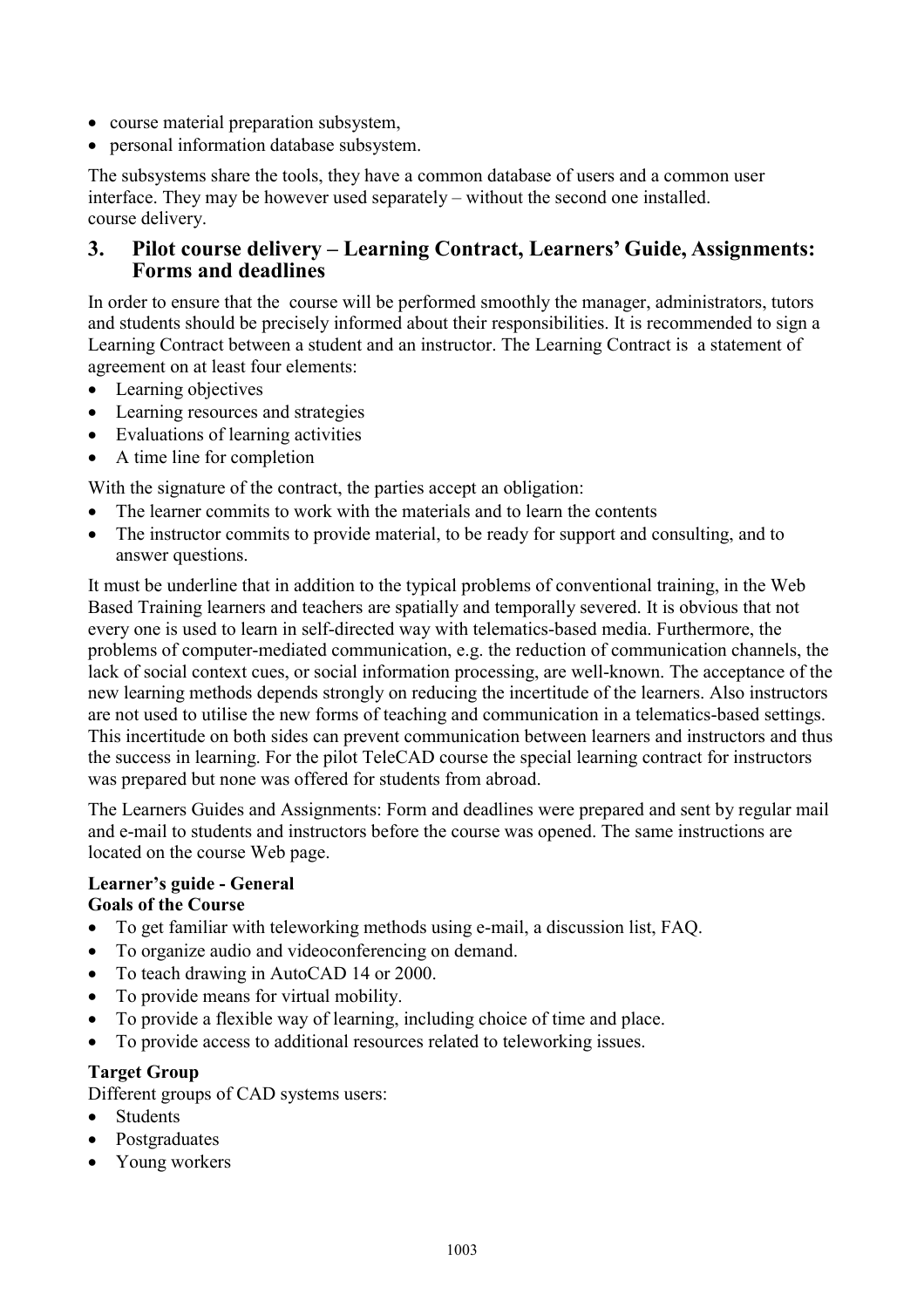*Table 1 Course Contents and Timetable*

| <b>Course Contents</b>                                                                                            | Date/deadline             | <b>Responsibility</b>                                        |
|-------------------------------------------------------------------------------------------------------------------|---------------------------|--------------------------------------------------------------|
| Participants acceptance                                                                                           | 13-15.10.2000             | DECTUG and partners'<br>organisations                        |
| Sending CD ROMs to Greece,<br>Finland and Italy (course materials,<br>AutoCAD 2000,<br>30-day free trial version) | 16.10-5.11.2000           | DECTUG and partners'<br>organisations                        |
| Filling in a database                                                                                             | 6-12.11.2000              | <b>DECTUG</b> instructor                                     |
| Taking part in a survey - Users<br>needs analysis                                                                 | 6-12.11.2000              | <b>DECTUG</b> instructor                                     |
| Editing personal Web pages<br>and using internal e-mail                                                           | 13-19.11.2000             | <b>DECTUG</b> instructors                                    |
| Drawings in AutoCAD:<br>10 exercises and final project                                                            | 20.11.2000-<br>28.01.2001 | <b>DECTUG</b> instructor                                     |
| Taking part in an electronic quiz<br>(teleworking)                                                                | 29.01-4.02.2001           | <b>DECTUG</b> instructor                                     |
| Taking part in a Discussion List                                                                                  | 5-11.02.2001              | <b>DECTUG</b> instructors                                    |
| Finding local links about<br>teleworking                                                                          | 12-18.02.2001             | <b>DECTUG</b> instructor                                     |
| Taking part in a survey – Course<br>evaluation                                                                    | 19-25.02.2001             | <b>DECTUG</b> instructor                                     |
| Local TeleCAD course delivery                                                                                     | March, April<br>2000/2001 | Participant with help of local<br>project co-ordination unit |

### **Password Practice and the Permissions to Use the Learning Environment and The Course Materials**

- The list of passwords has been delivered to the contact person from partner's institution who is responsible for delivering them to the learners.
- The password is personal.
- The learners and the staff of the partner's institution are not allowed to forward the password to outsiders.
- The learners have a right to use the learning environment and the course material only for their personal training.

### **How to Get into the Course Learning Environment?**

- TeleCAD course is a combination of online environment and offline (CD ROMs) resources.
- The entire international learning environment can be found via WWW.
- To access the learning environment the learner needs Internet Explorer min. 4.0.
- The address of the international TeleCAD WWW-site is http://www.dec.pg.gda.pl/dec/telecad/pilot/

## **Role of The Course Provider**

The international course provider (TUG Gdansk, POLAND) is responsible for:

- International learning environment.
- International course material
- International discussion facilitation in co-operation with other partners.
- International technical support.
- Approval of the final work.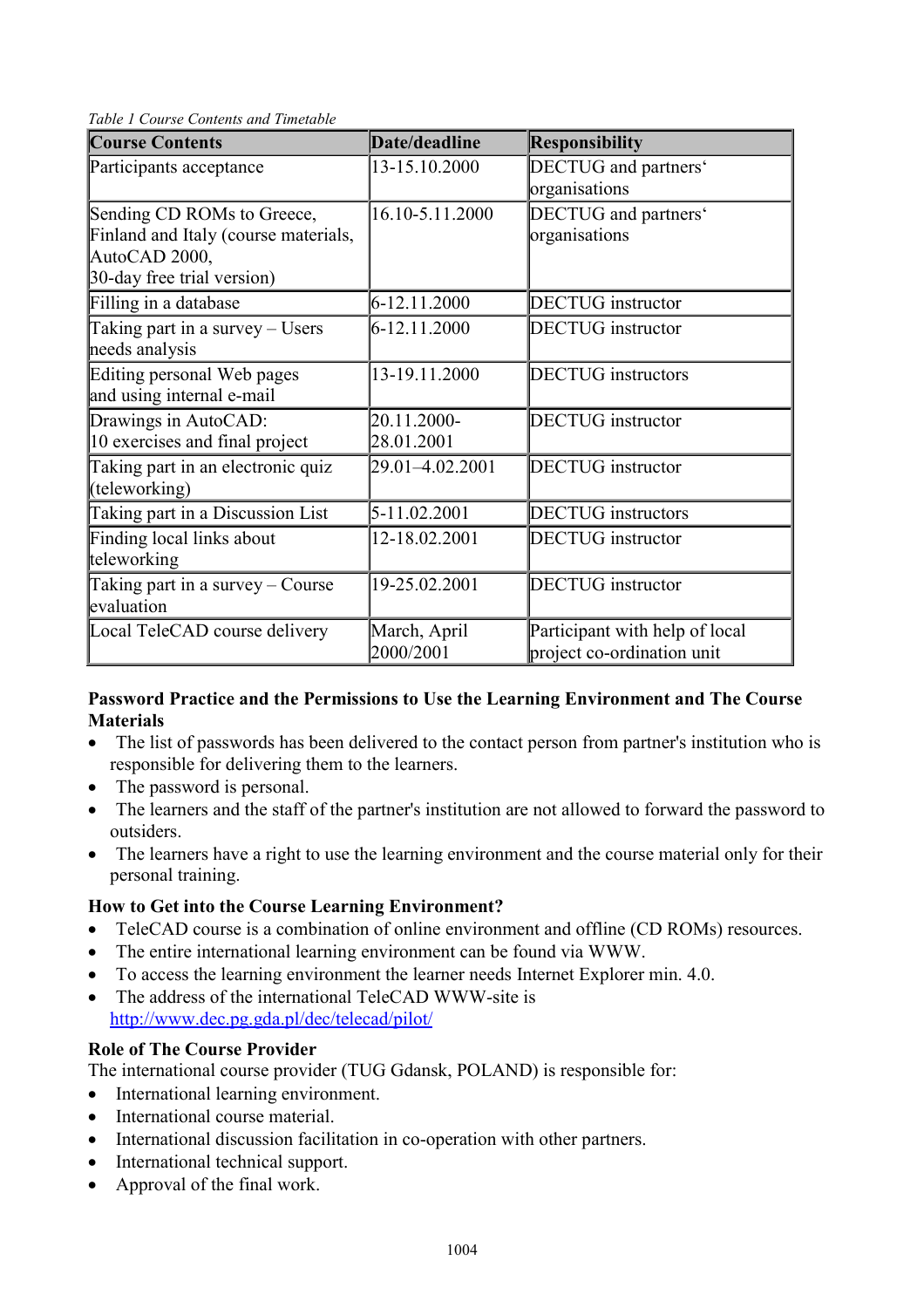Issue a certificate to the learners when the course is successfully completed.

The course provider is responsible for the performance of the international World Wide Web -site (WWW), the core English learning material and  $WBT@TUG$  services during the course.

#### **The Role of The Partner's Organisations**

The partner's organisations will bring a national/local viewpoint to the course content in each of the participating countries.

The partner's organisations has the following tasks:

- Local marketing and selection of the group.
- Guarantee the AutoCAD software for the course participants (ver. 14 or 2000).
- Local learning process facilitation.
- Local technical support.

The guide for the AutoCAD part was prepared by Pawel Klosowski and more instructions connected with installation the software and the procedure of communication with instructor are included there.

#### **Assignments: Form and deadlines Final grade weight**

- 1. AutoCAD project 25 points
- 2. Teleworking skills 25 points
- 3. TeleCAD course delivery in the country 50 points

#### **Successful participants will be awarded with Autodesk Certificate of Completion Requirements for with Autodesk Certificate of Completion**

- 1. AutoCAD project min 15 points
- 2. Teleworking skills min 15 points
- 3. TeleCAD course delivery in the country  $-30$  points

*Table 2 Course grade weight*

| Component                        | <b>Comments</b>      | Date/deadline | Person responsible |
|----------------------------------|----------------------|---------------|--------------------|
| Participants acceptance, sending | Obligation           | $13.10-$      | Anna Grabowska,    |
| CD ROMs to Greece, Finland and   |                      | 5.11.2000     | Zbigniew Jarosik,  |
| Italy (course materials, AutoCAD |                      |               | Elzbieta Pawlowicz |
| 2000, 30-day free trial version) |                      |               |                    |
| Filling in a database            | Obligation           | 6-12.11.2000  | Slawomir Ginter    |
|                                  | $(2 \text{ points})$ |               |                    |
| Taking part in a survey – Users  | Obligation           | 6-12.11.2000  | Monika Zabik       |
| needs analysis                   | (2 points)           |               |                    |
| Web pages                        | Obligation           | 13-19.11.2000 | Jan Goralczyk      |
|                                  | $(2$ points)         |               |                    |
| E-mail                           | Obligation           | 13-19.11.2000 | Anna Grabowska     |
|                                  | $(2$ points)         |               |                    |
| 10 exercises                     | Optional             | 20.11.2000-   | Pawel Klosowski    |
|                                  |                      | 14.01.2001    |                    |
| <b>Final Project</b>             | Obligation           | 15-28.01.2001 | Pawel Klosowski    |
|                                  | $(25$ points)        |               |                    |
| Electronic quiz (teleworking)    | Obligation           | $29.01 -$     | Anna Grabowska     |
|                                  | $(2 \text{ points})$ | 4.02.2001     |                    |
|                                  |                      |               |                    |